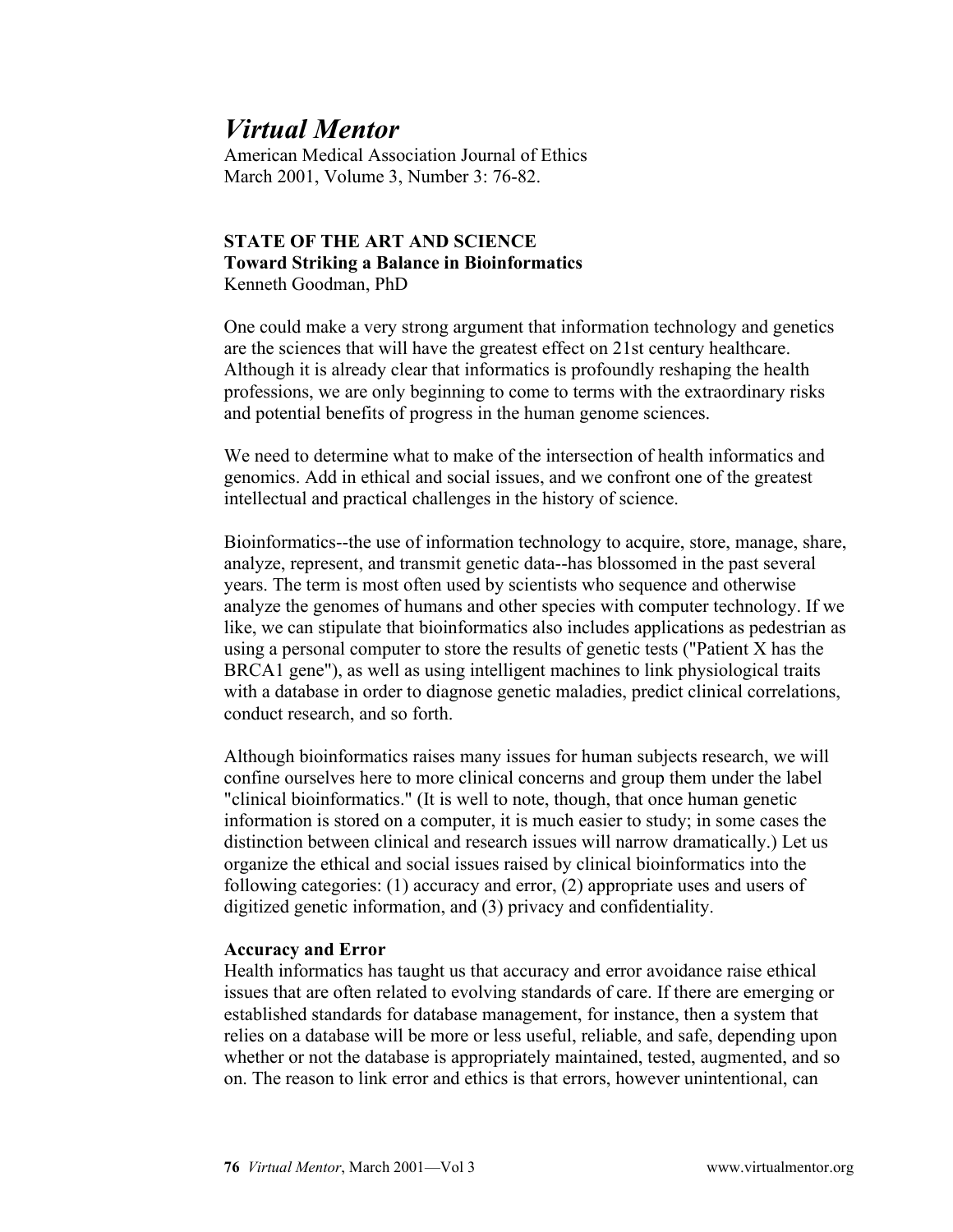produce harm. Determining whether a harm constitutes a wrong is one of the main challenges of ethics. Our specific challenge here is to nurture the growth of an exciting new science while simultaneously ensuring that patients are not harmed or wronged.

Several current and future issues related to the accuracy of bioinformatics systems follow:

Risks to persons. To the extent that we can expect more and more frequent computer-aided discoveries of the genetic loci of human diseases, errors can pose or increase risks to public health and even the wellbeing of individuals. Patients may also be at risk when computers are used to predict the expression of future genetic maladies. The risks may be psychological and will likely vary depending on whether there is a treatment or cure for a given malady. The role of genetic counselors will loom large here.

Recanted linkage studies. Preliminary or unreplicated linkage studies are sometimes recanted or re-evaluated. Erroneous linkage analyses can throw colleagues off the track and, perhaps more importantly, cause unnecessary psychological trauma for individuals who fear they may be affected. In the case of purported linkages that correlate with race or ethnicity, there is the added risk of producing social stigmaperhaps especially in the case of neurogenetics and psychiatric genetics.

Meta-analysis. It is exciting to observe the emergence of meta-analysis in genomics. In this research technique, the results of previous studies are aggregated and reanalyzed by statistical software with the aim of achieving statistical significance or adequate sample sizes. This technique raises ethical issues by virtue, in part, of doubts about the quality of included data and the validity of inferences based on diversity of data. These doubts are important when meta-analytic results are applied to patient care.

Decision support. Even though diagnostic and decision support systems are well known to raise ethical issues in clinical medicine, there is as yet no critical analysis of decision support for genetic diagnoses in which, for example, clinical information, photographic material, pedigree, and gene localization data are analyzed by computers. The growth of genomic data bases and the increasing availability of genetic information at the clinical level suggest that decision support systems are a ripe source for ethical and social inquiry.

#### **Appropriate Uses and Users**

Questions concerning who should use clinical information systems and in what contexts have been shown to raise interesting and important ethical issues; we should expect that genetic data processing will elicit related concerns and pose new problems.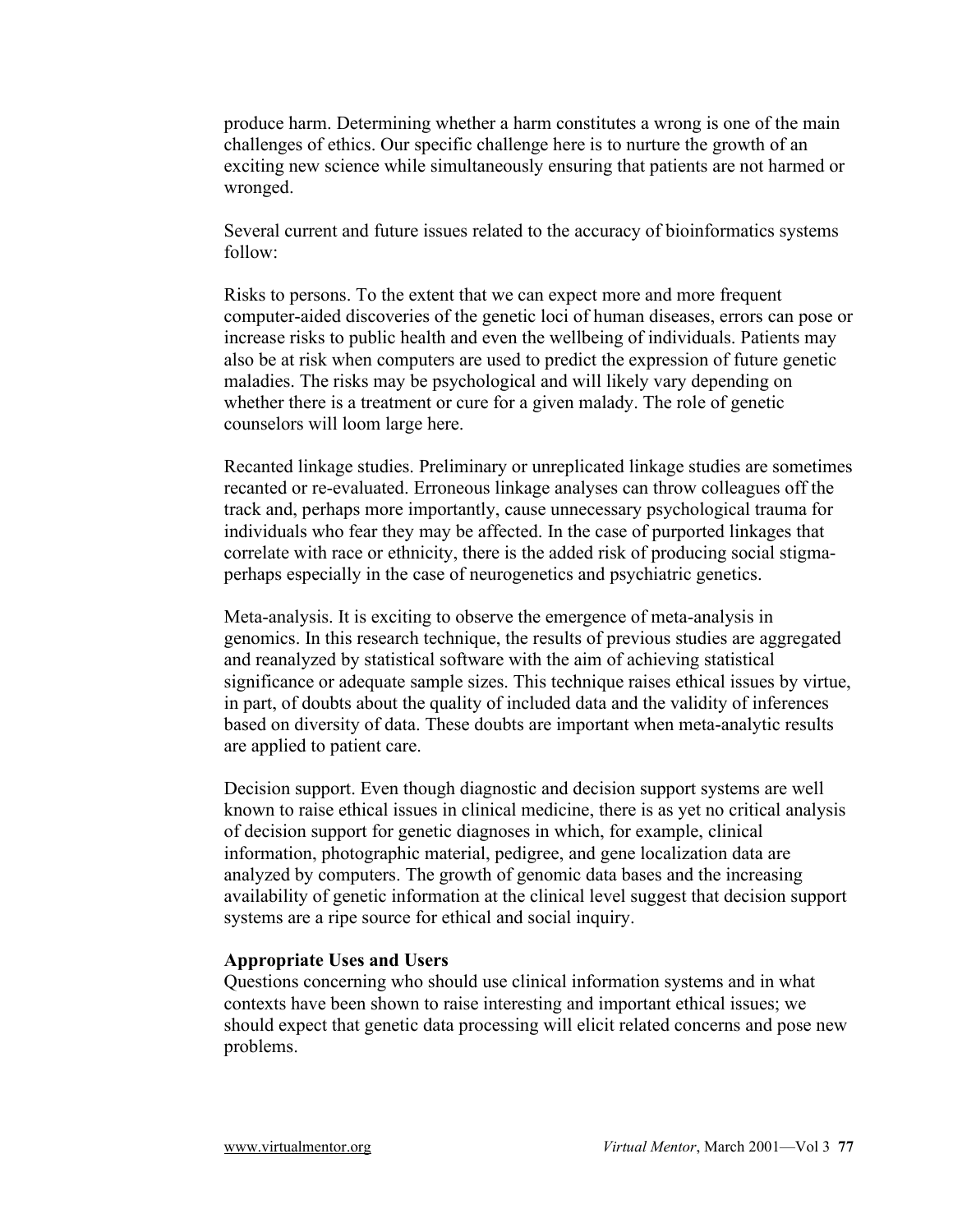For instance, suppose a physician or nurse begins including genetic data in patient charts, uses those data to predict the likelihood of clinical manifestations and correlations, and employs those analyses to refer patients to genetic counselors. The first question is basic: Was this novel use undertaken with the patient's consent? Because genetic information can frighten or alarm patients in ways that other health and medical data do not, we need to ask whether the patients knew that genetic data was being gathered and stored for clinical purposes. In the absence of a treatment or cure for a particular genetic malady, it is not unreasonable for a patient to prefer not to know a genetic diagnosis or prognosis. Consent seems to be a crucial gate through which the physician or nurse must pass before using these data "for the patient's sake." The weight of valid or informed consent seems greater here - that is, in the area of genetics - than for more familiar kinds of clinical decision support.

To raise another concern, suppose that individuals' genetic data were being collected by governments, managed care organizations, or other third-party payers with the goal of shaping or adjusting risk pools or coverage eligibility. The difference between evidence-based actuarial calculations and discrimination can be very slight, indeed. To the extent that computers are used for these tasks, it will be essential for individuals, institutions, and society to decide on ethically optimized strategies for clinical bioinformatics applications.

Now we must ask who should use a genetic diagnostic or prognostic system. For example, does the possibility that determining health benefits raises a problem imply that bioinformatics tools should never be used by certain entities?

Consider that individual physicians, nurses, genetic counselors, or psychologists might use computer systems not only to improve patient care but also for less worthy purposes. Does it follow that certain users - in addition to uses - might be problematic?

One way to approach the question is to ask whether the user is employing a computer in a task not normally within his or her competence. In other words, if you are unable or untrained to perform certain tasks without a computer, then it is inappropriate to suppose that the computer can somehow imbue you with those skills. For instance, if a physician or nurse does not normally render genetic diagnoses, it is unwise to suppose that she or he acquires competence via the machine.

In fact, it is more than unwise - it is a patent mistake. Computers can improve our skills at many tasks but rarely, if ever, give us new professional skills or abilities. Therefore, an appropriate use of a genetic decision support system, for instance, will be to assist adequately trained professionals, not to replace them or to bring them "up to speed" in domains in which they lack basic skills.

This point must be clearly understood: Computers can be outstanding educational tools in bioinformatics as elsewhere, but there is a difference between acquiring a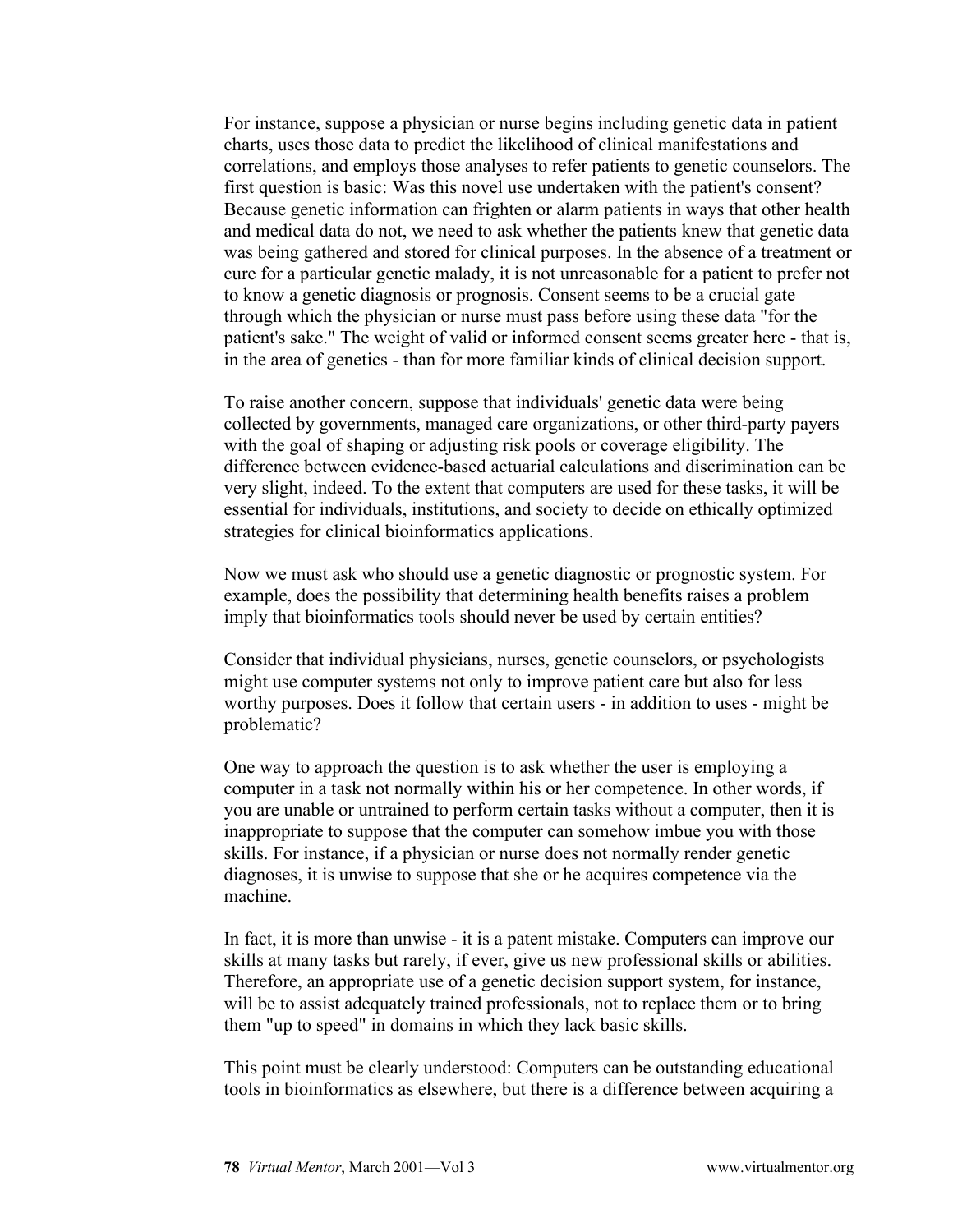skill and presuming its existence. We have learned from "ordinary" clinical computing that humans practice medicine and nursing but computers do not. This is a lesson well worth applying to bioinformatics.

#### **Privacy and Confidentiality**

The electronic storage of genetic information replicates a tension already familiar in health informatics: the tension between (1) the need for appropriate or authorized access to personal information, and (2) the need to prevent inappropriate or unauthorized access. Striking a balance between these two imperatives is an exciting but sometimes vexing challenge.

Privacy and confidentiality are potentially threatened when individual genetic data are maintained or transmitted using computers. The threats include bias and discrimination, personal stigma (as opposed to population or subgroup stigma), psychological stress, and tensions within families, among other risks. The difficulties posed by expectations of privacy and confidentiality are well explored in regard to the electronic patient record, but we do not yet know whether the inclusion of genetic data adds to or alters those difficulties.

Specifically, our objective is to determine if and in what way bioinformatics raises ethical issues that are distinct from ethics and genetics and, depending on what is found, either to adapt existing conceptual and pedagogic tools or provide new ones.

The key means by which we plan to meet these objectives are the successful development of ethically optimized guidelines (for organizations that maintain data bases, for IRBs, etc.) and model curricula in ethics and bioinformatics (for students and professionals).

#### **Striking a Balance**

The need for organizational policies, best-practice standards, and/or guidelines is widespread in the human sciences. Because the thrust of the proposed research is at the intersection of three vast areas of inquiry and practice - genetics, computing, and ethics - the challenge we face is extraordinary: Guidelines and standards often fail because they are either so broad or simplistic that they cannot adequately guide behavior, or are so specific or detailed that they are too inflexible to be useful in diverse and unexpected cases. There is therefore a need to strike a balance between these two shortcomings. Striking that balance would provide a very useful tool for organizations.

As to educational materials, it is worth observing that research ethics curricula usually overlook issues in bioinformatics. If we are correct in anticipating that the future of genetic research will be inextricably linked to information-processing technologies, then this oversight is, or will be, quite serious. Indeed, we may well conclude from our inquiry that there are larger nets to cast and that we should extend our emphasis on genetics to include all biology and medicine and the changes mediated by information technology.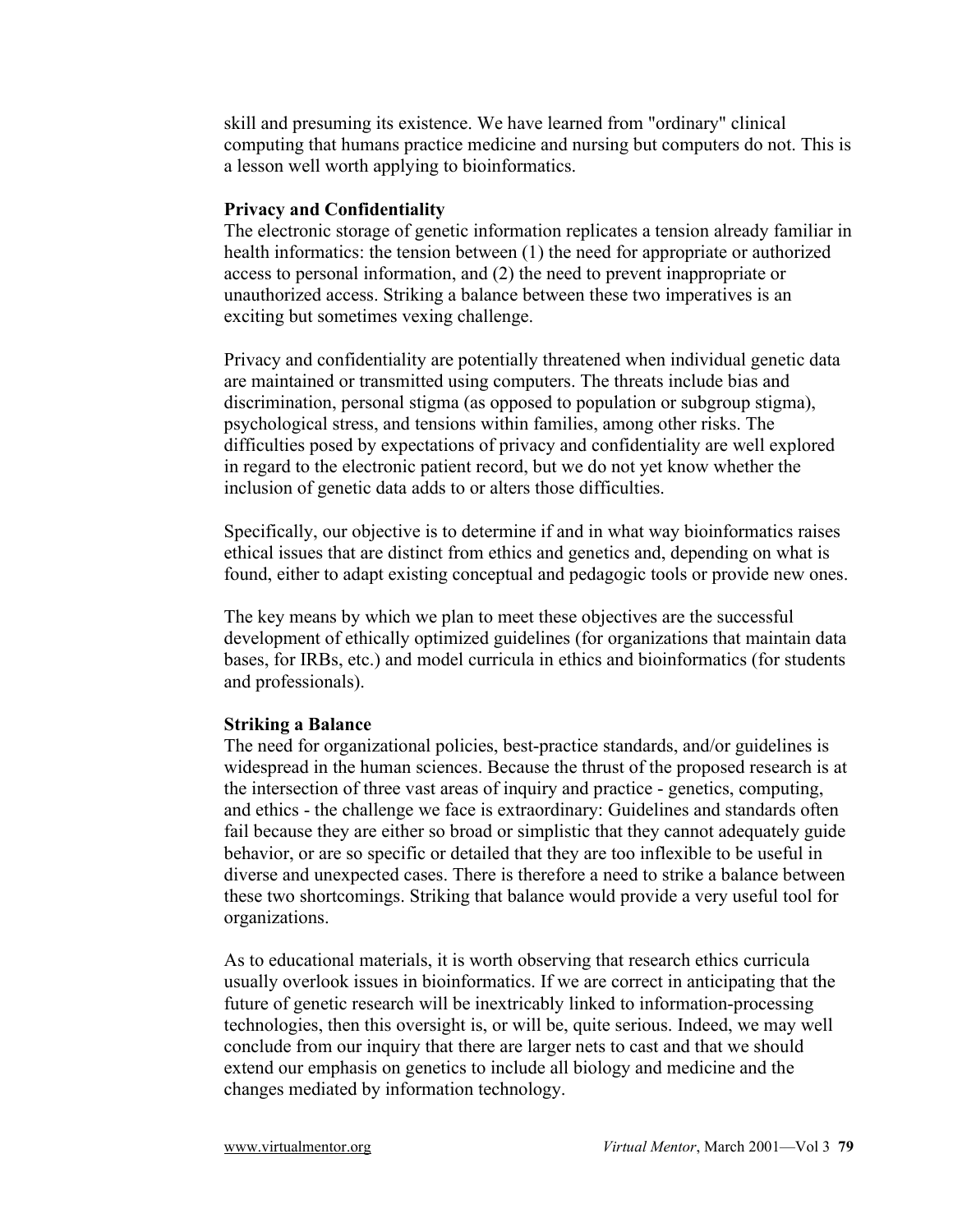### **Case 1: Genetic Information in Centralized Databases**

Individual genetic information is increasingly stored in public, private and governmental health databases. The databases are or could be used for clinical practice, epidemiologic research, pharmaceutical investigations and other purposes. The World Medical Association (WMA) is drafting guidelines for the use of genetic information in such databases.

According to WMA Chair Anders Milton, "The public is rightly concerned about whether their right to privacy and confidentiality is threatened by these databases and whether information about them as individuals could be misused. Centralized health databases can make a tremendous contribution to the improvement of health. But the public's right to privacy and consent are essential to the trust and integrity of the patient/physician relationship and we must ensure that these rights are properly protected. Any guidelines must address the issues of privacy, consent, individual access and accountability."

## **Questions for Discussion:**

- 1. Genetic information has been included for years' without clear regulation or rule - in electronic databases. If there were guidelines, should they apply to information collected retrospectively, prospectively, or both? Might it ever be too late for guidelines?
- 2. To what extent can informed or valid consent requirements be loosened if genetic information is anonymous or not linked to identifiable persons? How should the problem of racial or ethnic stigma be addressed in any guidelines?
- 3. Does or how does the purpose of a database have ethical consequences for its use? That is, does it matter if a database is (i) owned by a for-profit corporation, (ii) public health organization, (iii) government, etc.?

# **Case 2: Web-mediated Paternity Testing**

Paternity testing has always raised difficult questions. Now, though, Web sites [http://www.dnanow.com/,](http://www.dnanow.com/) [http://www.genetestlab.com/,](http://www.genetestlab.com/) and [http://dnatesting.com/o](http://dnatesting.com/)ffer a chance to test a child's paternity - without the consent or knowledge of a woman or her child, a man or his (putative) child - or, indeed, a child, perhaps as adult, with a hair sample from whom what one site terms the "alleged father."

The companies offer genetic analysis of hair or buccal mucosa samples to determine paternity. A man might therefore complete an on-line form, submit a sample of his and a child's hair and, in a few days, learn via e-mail if he is the father. A woman unsure of which of several potential candidates is the father of her child might obtain a hair sample or samples and submit them along with her child's. If anyone has questions about the process, one firm offers the following: "For instant answers or advice, chat to a DNA expert online!"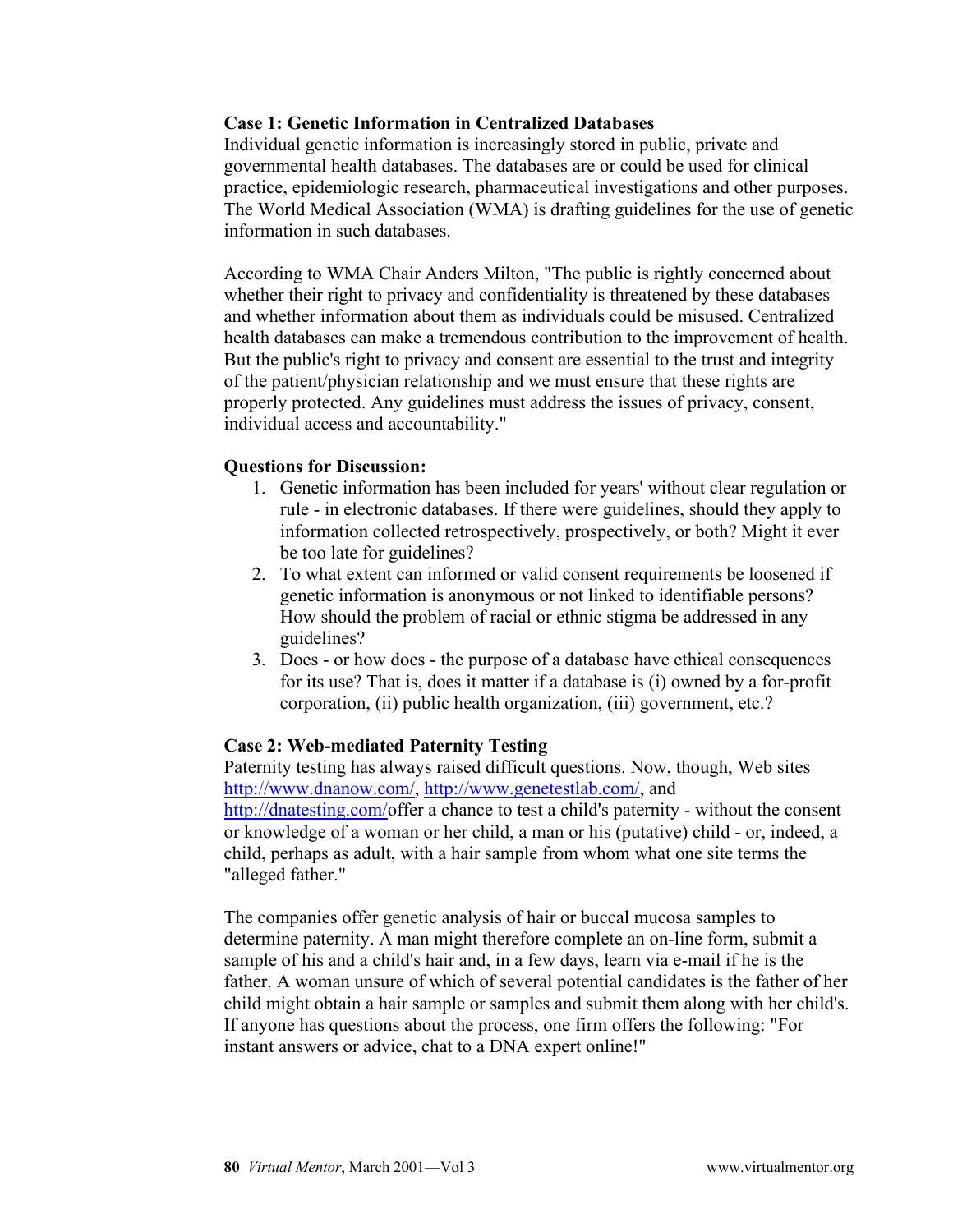A British Department of Health spokesperson was quoted in one report is saying of one vendor, "There is nothing illegal about the Web site. We are aware of concerns raised by advances in DNA testing and we are in the process of drawing up a voluntary code of practice on the way companies work."

# **Questions for Discussion:**

- 1. The standard of care in genetic counseling generally requires pre- and posttest counseling for individuals and couples. Paternity is among the issues raised during such sessions, and couples or individuals are often warned that they might acquire information that could significantly alter or damage relationships. Web-based paternity testing diminishes or eliminates counseling and/or such disclosure, or provides these services via e-mail. Should Web-based testing be required to hew to standards elsewhere in genetic testing? How so, given that firms providing these services operate across international boundaries?
- 2. What kinds of caveats or disclaimers are appropriate for such Web-based services?
- 3. In the absence of laws that might regulate such Web-based testing, could voluntary policies or guidelines have an adequate effect?

## **Case 3: Errors in Genetic Databases**

A molecular pathologist in California thought he had finally identified a gene he had been working on. He submitted it to GenBank, the public database that contains every published DNA sequence. GenBank can identify similar genes and so is useful in trying to infer a new gene's function. But the data base turned up more than 100 matches - a sign that something had gone terribly wrong. Indeed, each of those matches had in common a sequence that had been introduced by the commercial kit he had used to clone his gene.

The pathologist says he found the error "entirely by accident" and that "there's a huge number of public sequences that are incorrect."

# **Questions for Discussion:**

- 1. We know well that databases are dependent on those who build and maintain them, and that database design, construction and maintenance raise ethical issues. What special issues are raised when databases store biological or health information?
- 2. Who should be responsible for errors in very large and/or complex databases? What is to be done when errors are perpetuated? An error might be caught or missed, have no effect or have a tragic effect - independently of the action that introduced the error. Does the consequence of the error have moral significance?
- 3. Is database size or complexity an adequate excuse for errors?